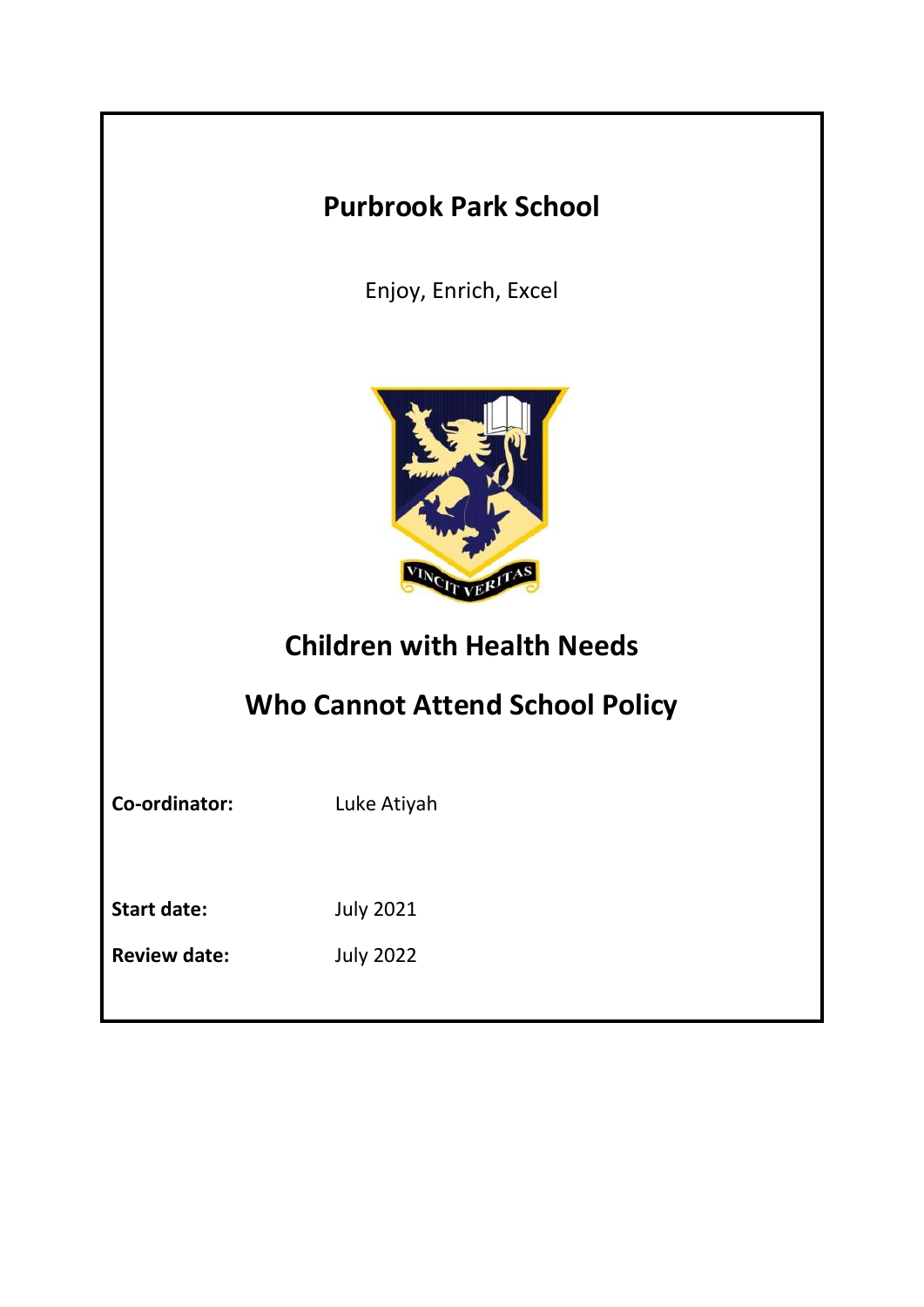# **Contents**

<span id="page-1-0"></span>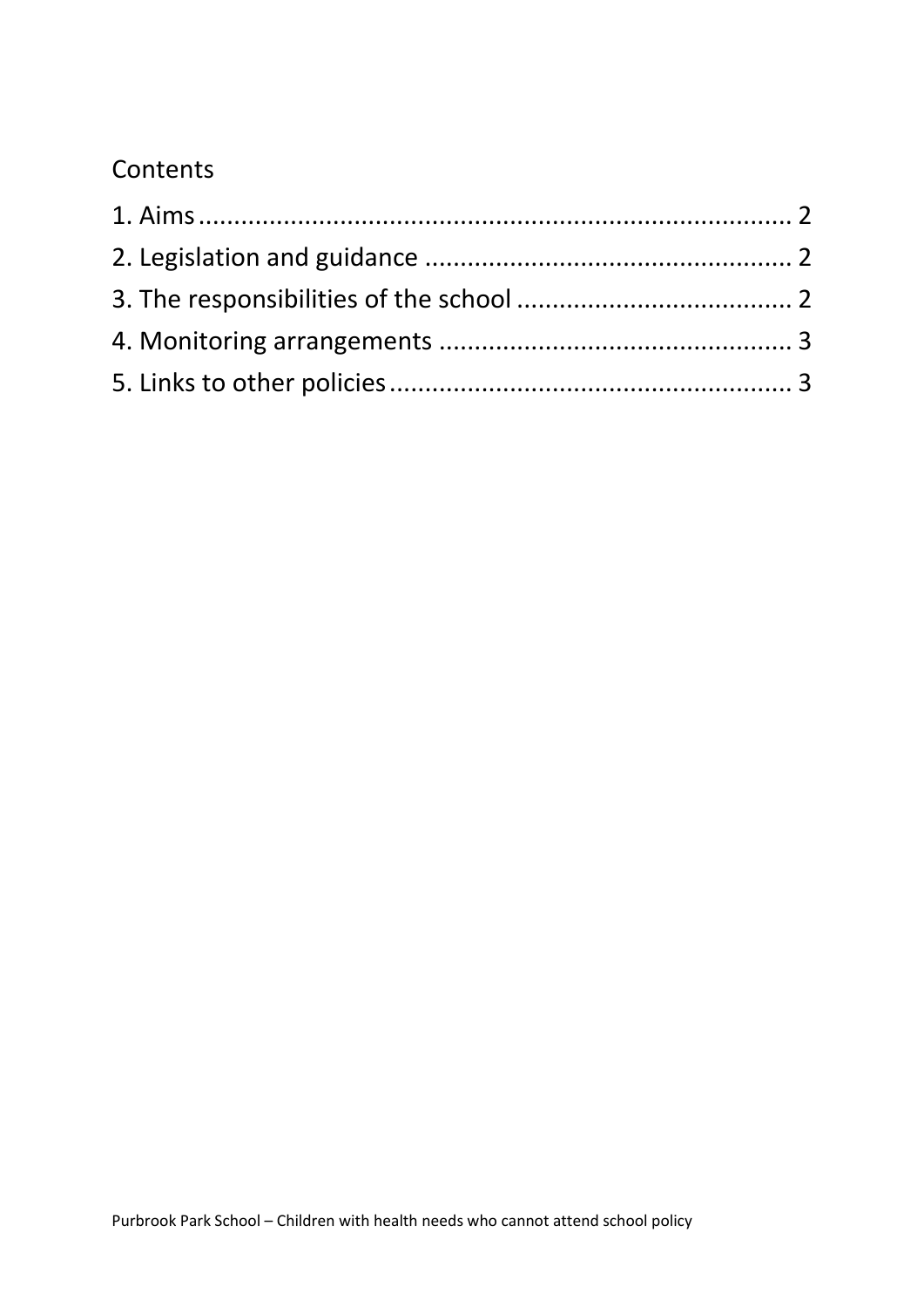## **1. Aims**

This policy aims to ensure that:

Suitable education is arranged for pupils on roll who cannot attend school due to health needs.

Pupils, staff and parents understand what the school is responsible for when this education is being provided by the local authority.

#### <span id="page-2-0"></span>**2. Legislation and guidance**

This policy reflects the requirements of the [Education Act 1996.](http://www.legislation.gov.uk/ukpga/1996/56/section/19)

It also based on guidance provided by Hampshire County Council. This policy complies with our funding agreement and articles of association.

#### <span id="page-2-1"></span>**3. The responsibilities of the school**

#### **3.1 If the school makes arrangements**

Initially, the school will endeavour to make arrangements to deliver suitable education for children with health needs who cannot attend school in consultation with Hampshire County Council.

In school, Mr Luke Atiyah (Director of Inclusion) is responsible for making and monitoring these arrangements. The Director of Inclusion will work with the SENDCO and Attendance Officer to ensure that the pupil has appropriate work sent home or will liaise with other professionals, such as hospital schools to try to provide the pupil with the best possible provision to support their needs and wellbeing. The Director of Inclusion will consult with parents, pupils and staff to ensure a robust plan is in place to support learning. When the child is ready and able to return to school, a carefully considered plan will be set in place, which may include a gradual reintegration for the pupil.

### **3.2 If the local authority makes arrangements**

If the school cannot make suitable arrangements, Hampshire County Council will become responsible for arranging suitable education for these children.

Purbrook Park School will work with Hampshire County Council's Education Inclusion Service and refer any pupils, whom they are unable to support.

In cases where the local authority makes arrangements, the school will:

- Work constructively with the local authority, providers, relevant agencies and parents to ensure the best outcomes for the pupil.
- Share information with the local authority and relevant health services as required.
- Help make sure that the provision offered to the pupil is as effective as possible and that the child can be reintegrated back into school successfully.

When reintegration is anticipated, work with the local authority to:

• Plan for consistent provision during and after the period of education outside the school, allowing the pupil to access the same curriculum and materials that they would have used in school as far as possible.